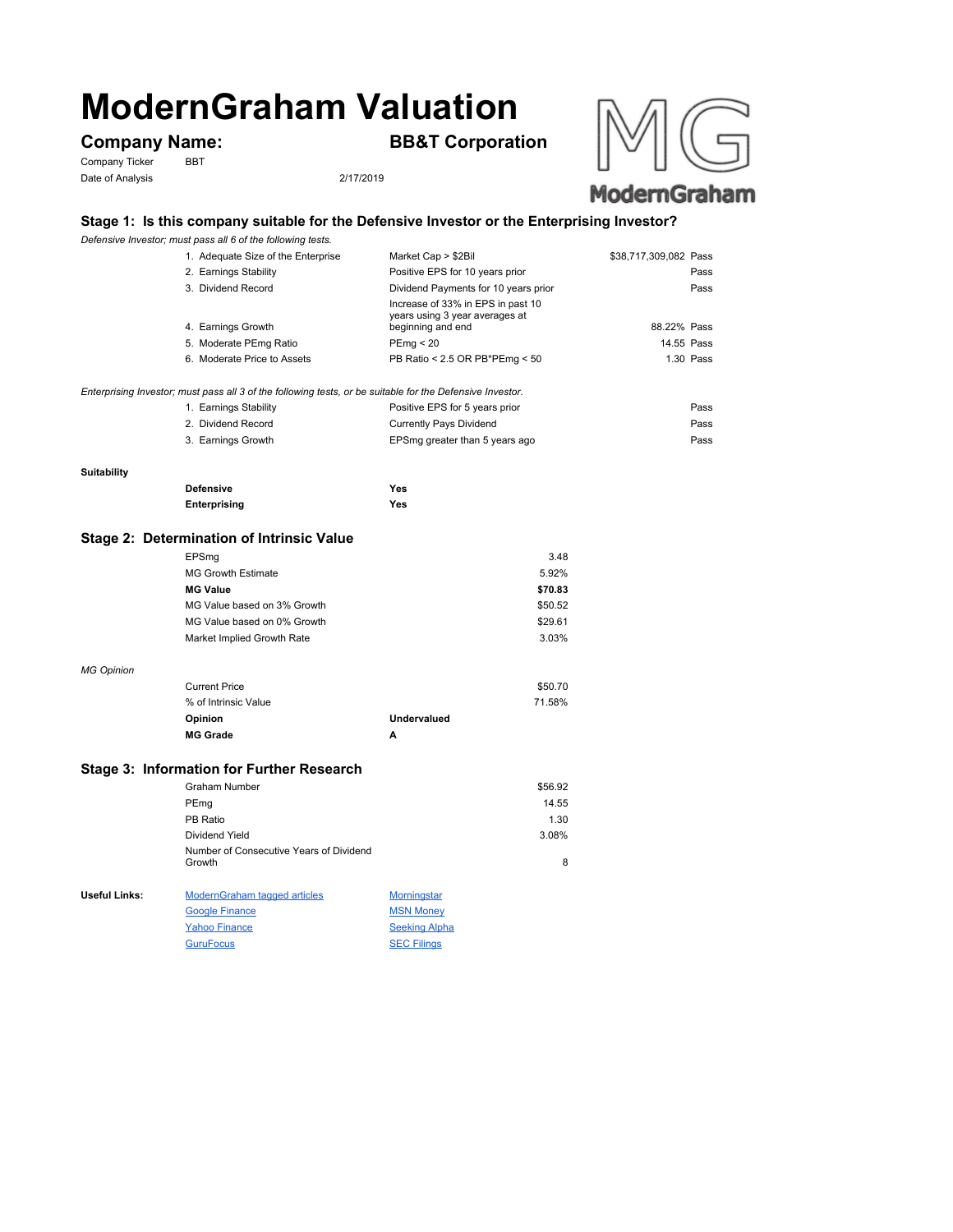| <b>EPS History</b> |        | <b>EPSmg History</b>                 |                   |
|--------------------|--------|--------------------------------------|-------------------|
| Next Fiscal Year   |        |                                      |                   |
| Estimate           |        | \$4.06 Next Fiscal Year Estimate     | \$3.48            |
| Dec2018            | \$3.91 | Dec2018                              | \$3.11            |
| Dec2017            | \$2.74 | Dec2017                              | \$2.67            |
| Dec2016            | \$2.77 | Dec2016                              | \$2.62            |
| Dec2015            | \$2.56 | Dec2015                              | \$2.50            |
| Dec2014            | \$2.72 | Dec2014                              | \$2.35            |
| Dec2013            | \$2.19 | Dec2013                              | \$2.05            |
| Dec2012            | \$2.70 | Dec2012                              | \$1.95            |
| Dec2011            | \$1.83 | Dec2011                              | \$1.72            |
| Dec2010            | \$1.16 | Dec2010                              | \$1.84            |
| Dec2009            | \$1.15 | Dec2009                              | \$2.31            |
| Dec2008            | \$2.71 | Dec2008                              | \$2.89            |
| Dec2007            | \$3.14 | Dec2007                              | \$2.91            |
| Dec2006            | \$2.81 | Dec2006                              | \$2.75            |
| Dec2005            | \$3.00 | Dec2005                              | \$2.66            |
| Dec2004            | \$2.80 | Dec2004                              | \$2.41            |
| Dec2003            | \$2.07 | Dec2003                              | \$2.16            |
| Dec2002            |        | \$2.72 Balance Sheet Information     | 12/1/2018         |
|                    |        | Long-Term Debt & Capital Lease       |                   |
| Dec2001            |        | \$2.12 Obligation                    | \$23,709,000,000  |
| Dec2000            |        | \$1.53 Total Assets                  | \$225,697,000,000 |
| Dec1999            | \$1.71 | Intangible Assets                    | \$11,684,000,000  |
|                    |        | <b>Total Liabilities</b>             | \$195,519,000,000 |
|                    |        | Shares Outstanding (Diluted Average) | 775,402,000       |